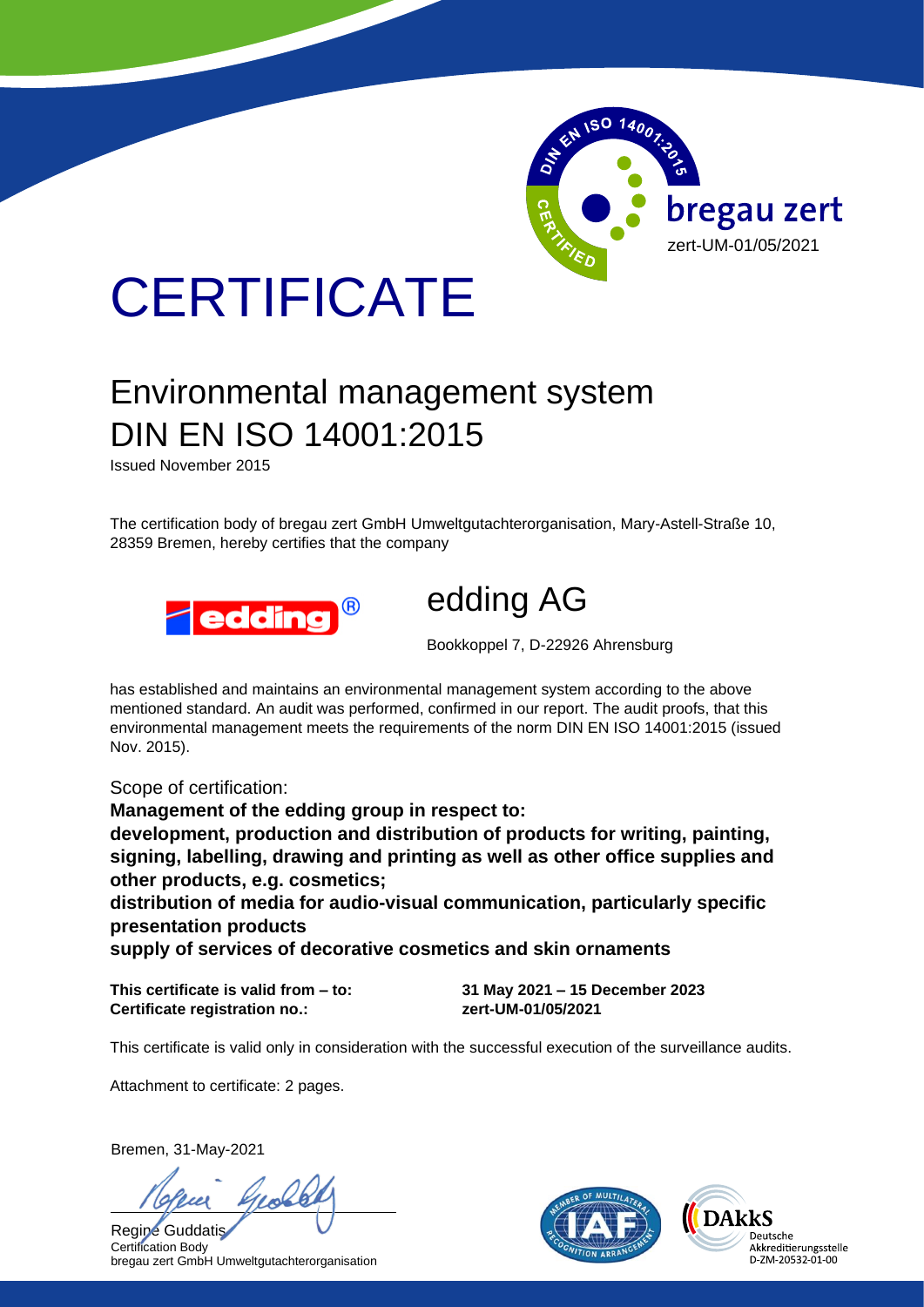

### Attachment to certificate according to DIN EN ISO 14001:2015

### **Certificate Registration No.: zert-UM-01/05/2021**

**further locations**

| Company                                                                                     | <b>Certificate</b><br><b>Registration No.</b> | <b>Scope</b>                                                                                                                                                                                                                                      |
|---------------------------------------------------------------------------------------------|-----------------------------------------------|---------------------------------------------------------------------------------------------------------------------------------------------------------------------------------------------------------------------------------------------------|
| edding International GmbH<br>Bookkoppel 7<br>D-22926 Ahrensburg                             | zert-UM-01/05/2021-01                         | development and distribution of products for<br>writing, painting, signing, labelling, drawing<br>and printing as well as other office supplies<br>and other products, e.g. cosmetics;<br>distribution of media for audio-visual<br>communication |
| edding Vertrieb GmbH<br>Auf Bösselhagen 9<br>D-31515 Wunstorf                               | zert-UM-01/05/2021-02                         | distribution of products for writing, painting,<br>signing, labelling, drawing and printing as<br>well as media for audio-visual<br>communication, other office supplies and<br>other products, e.g. cosmetics                                    |
| V.D. Ledermann & Co. GmbH<br>Baschützer Straße 7<br>D-02625 Bautzen                         | zert-UM-01/05/2021-03                         | development, production and distribution of<br>products for writing, painting, signing,<br>labelling and drawing as well as other<br>products, e.g. cosmetics                                                                                     |
| <b>Legamaster GmbH</b><br>Bahnhofstraße 24<br>D-22941 Bargteheide                           | zert-UM-01/05/2021-04                         | distribution of media for audio-visual<br>communication, particularly specific<br>presentation products;<br>distribution of products for writing, painting,<br>signing, labelling, drawing and printing                                           |
| Legamaster International B.V.   zert-UM-01/05/2021-05<br>Kwinkweerd 62<br>NL-7240 AC Lochem |                                               | development and distribution of media for<br>audio-visual communication, particularly<br>specific presentation products;<br>distribution of products for writing, painting,<br>signing, labelling, drawing and printing                           |